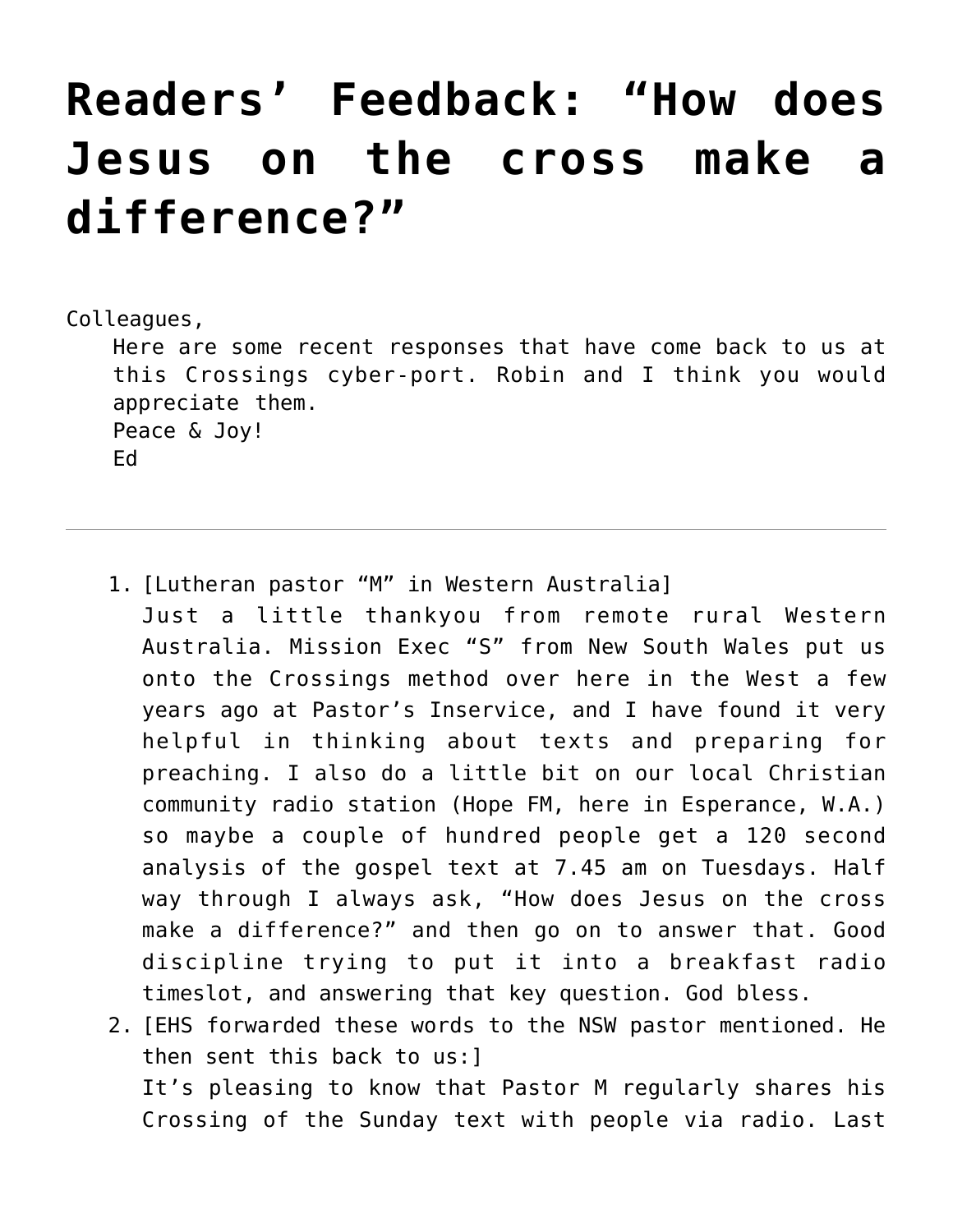week I taught another small class of four persons the method over five days. So let's hope there's good fruit from that planting. Joy and peace in Christ.

3. [From Pastor "B" in the upper Midwest]

I want you to know how much I appreciate your ThTh 74: "Measuring sermons to see if they're Gospel." I remember when I was on sabbatical a few years back in Pittsburgh. I made a point of visiting a different ELCA congregation each week with a checklist (arguably, a kind of pharisaic thing to do). At the top of my list were: 1) did the sermon I heard pass the double-dipstick test  $[$  = merits and benefits of Christ hyped and the people offered the promise inherent there]; and 2) was communion celebrated. Not a sermon I heard passed the double-dipstick test. Only one of twelve of them even named the "Name."Again, at the risk of sounding like a Pharisee, I find the quality of preaching in our church to be simply deplorable. I've stopped attending district meetings because the sermons I hear at them only make me angry. I am being persuaded that in addition to not being taught critical thinking skills, our sem grads aren't taught what the Gospel is. It is heart-breaking.

Maybe your item, if read widely enough, will help. I'm going to make sure my assistant reads it. She, too, is (alas) a recent grad of one of our ELCA seminaries.

4. [From "S," a prof at one of those seminaries. I'll summarize his longish message.] Responding to ThTh74 his main point was that EHS was way, way too affirmative about the Lutheran-Roman Catholic consensus document, "Joint Declaration on the Doctrine of Justification" [JDDJ] though he trusted that I was not naive about it. He saw JDDJ as a sellout by the Lutherans,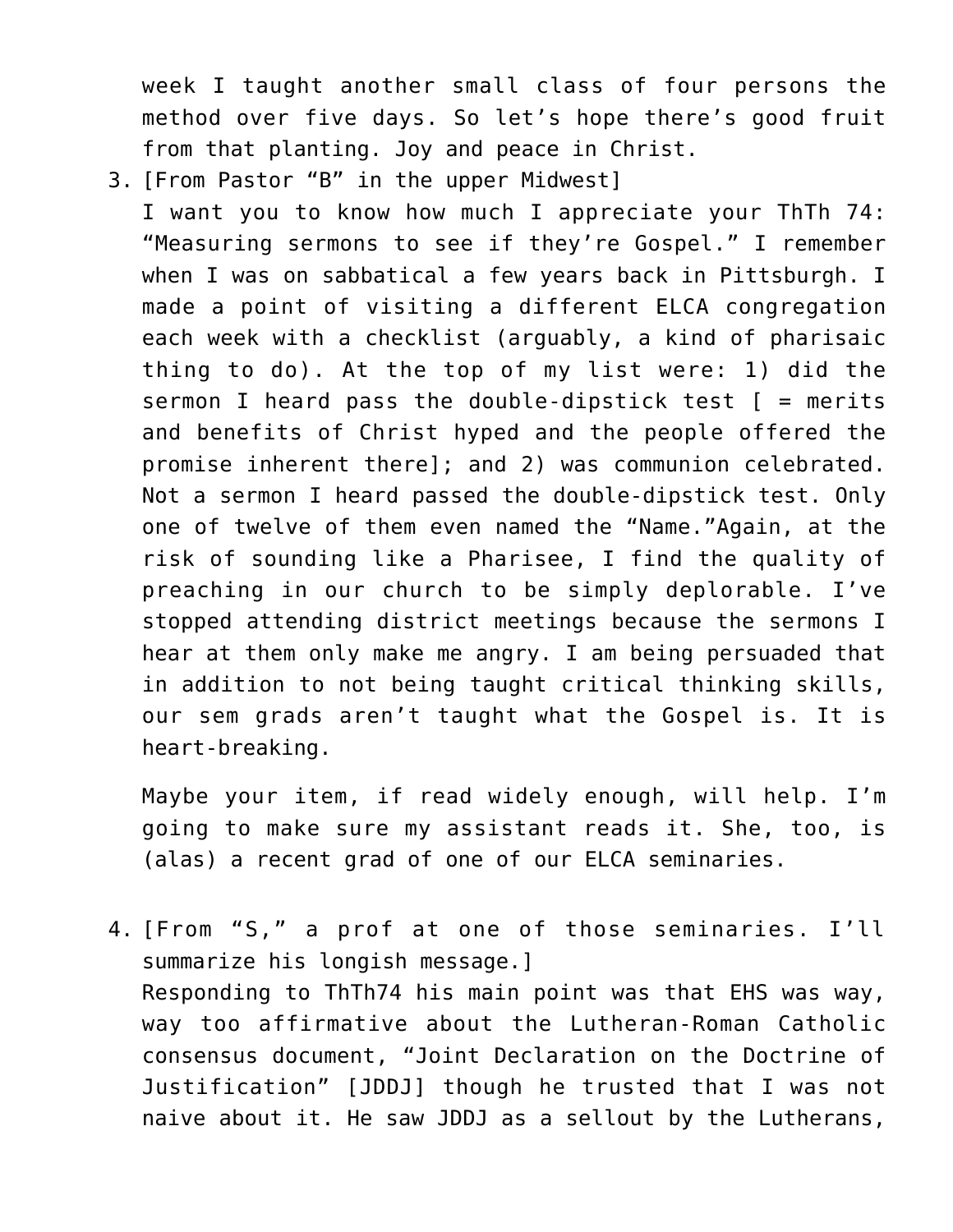a cave-in to RC notions of "fides caritate formata," namely, that faith when furnished with works of love does indeed justify sinners, but not faith alone. That even the justification-by-faith [JBF] presented in JDDJ was flabby, and that there was no real justification-by-faith-ALONE at all in JDDJ. He also thought that when it came to JBF as CRITERION for all doctrine, there was serious fudging going on. He also copied to me the statement of the 251 German theologians–a number of them friends of mine, others whom I know and still others I don't–all of whom think JDDJ is bad news.

5. [Thereupon EHS sent him this]

Instead of saying "That's what JDDJ says," I should have said: "That's what JDDJ (surely) wants to say–and here's a suggestion for how it might say that even more clearly."Of course, JDDJ is not what you or I wish "they" would have said. But the days are gone when one guy (e.g., Melanchthon) will author an ecumenical document. That doesn't mean you or I can't write a "declaration" of our own. But if you cherish the word "joint" in the title–and I do–then there'll likely be disagreement among coconfessors [you and me] on just how cheered or saddened we should be by what "they" finally hammered out. Any document by committee will never look like a "full glass" for everybody. But even for those who see it unfilled, there are two ways to read the data–half full, half empty. I can argue that the JDDJ glass is half full. So I see the job of us confessors today to keep on trucking to get it fuller.

E.g., that happened a bit today at the every Friday brownbag noon hour at St. Louis University, where some of us Lutheran types talk shop with a few Jesuits of SLU and some Dominicans of Aquinas Institute. Even if JDDJ is at best only "one talent" and not 5 or 10 as last Sunday's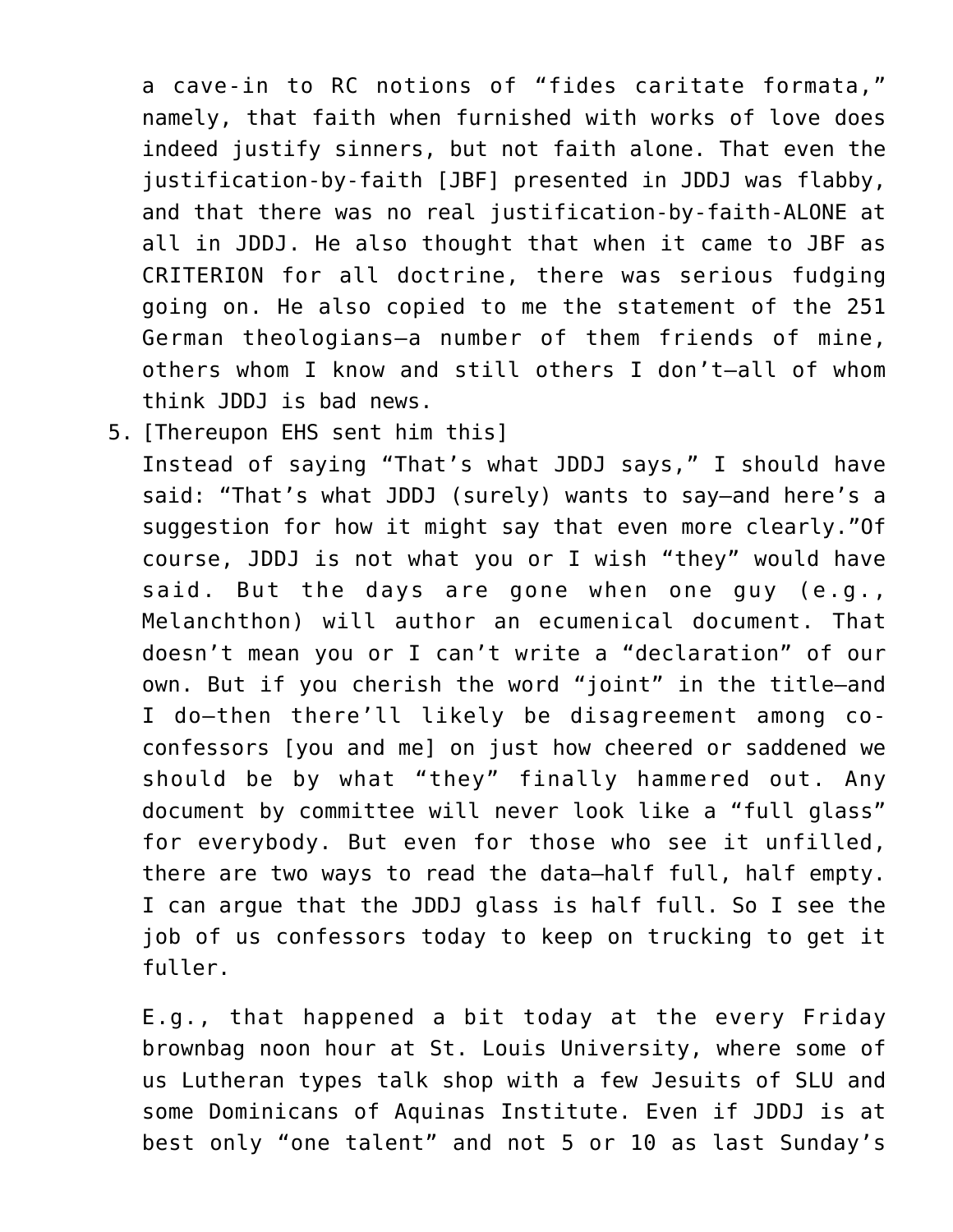Gospel signalled, the dominical admonition is not to "bury it," but to "go for it" and see what we can make happen with the one talent we've been given.

Remember, I'm just back from 13 straight weeks with fundie conservative (American style) evangelicals–the whole shebang of my Bali congregation. If you think JDDJ is too skimpy to capitalize upon, you should've seen the glasses that the Lord set before me for my pastoral work down there–some half empty, some upside down, some full of gosh-awful alien liquors. Enough for now. About those 251 German theologians–well, some other time.

6. [Whereupon he sends me this:] "Half full, or half empty?"

Well, of course, but so is the Koran half-full and thus can be jointly confessed quatenus. So one party can choose to have it one way and the other can choose to have it the other way. Everything becomes a matter of power regarding who can turn the wax nose. Under these conditions you'd be hard pressed to identify anything as another gospel. Wait til more time goes by and the Jesus Seminar makes its inroad on the ecumenical managers (some slopes are slippery and just on the other side of the justification slope is Jesus (see SA II,I)."Burying or appropriating the 'one talent' that JDDJ at best may be." That's, of course, great evangelical strategy (Paul in Acts 17) but we're talking about teaching and confessing here, not missiology which is rooted in the former. Why make a big deal about variata of various sorts. The major hermeneutical heart of JDDJ is just some variata. The "Joint" is fine but the first "D" stands for "Deconstruction" which is done with the JBF "talent."

7. [Whereupon EHS sent Prof "S" the jeremiad from Pastor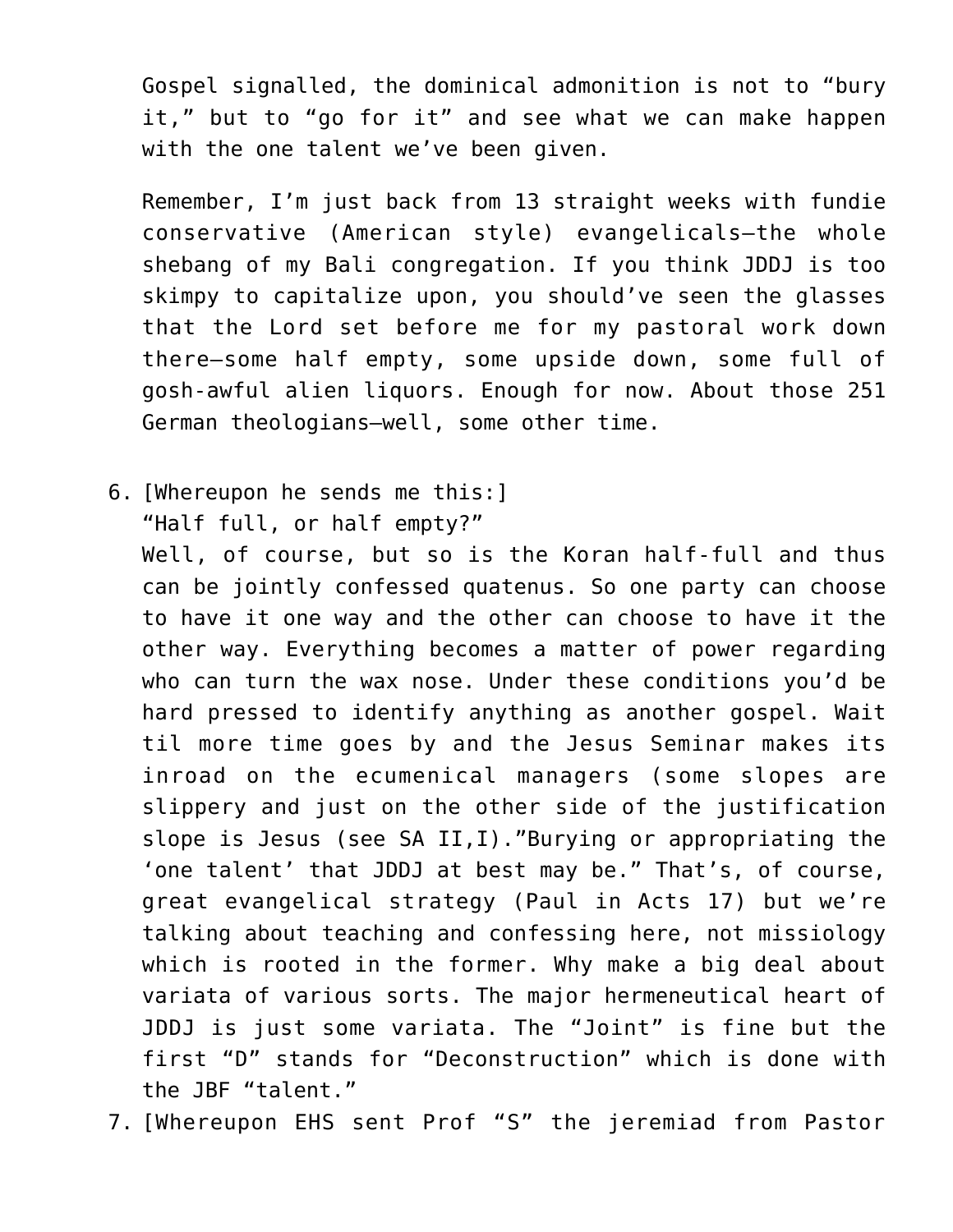"B"–item 3 above–along with these reflections.] To debate about how bad JDDJ really is seems to me less important than what Pastor B points to. Is the defective JDDJ or even a correctly improved one really gonna make ANY difference for what this jeremiad bemoans? I think not. What gets preached in the parishes (also in Luther's day) is not shaped by what they did at Augsburg 1530 or 1999. That's just a fact of life. What counts "for the free course of the Gospel being preached to the joy and edification of Christ's people" is not JDDJ documents–or even the original Augsburg Confession–but that people learn what really IS Gospel and what really ISN'T. That comes–if and when it comes at all to supplant the false gospels that abound in people's hearts–from the face-toface stuff (or cyber-interface) that you & I do when we are NOT writing confessional statements for folks to sign, but rapping with our colleagues and students and holding their feet to the fire. The fire here being not a document but the Good News itself spoken so that they can hear it and cross it over to their own lives. I can't escape the conclusion that the folks who don't preach the gospel are folks who don't know the gospel. If they did, as someone once said, they could not help but preach it when they got a chance.Maybe the Jesus Seminar is a threat to THE Gospel. But even if large numbers of our clergy and laity were to go for it, it wouldn't make the bad Gospel that Pastor B complains about much worse. So also "nailing" JDDJ for its fallacies is irrelevant for what really gets preached in the ELCA, I think. It's not JDDJ that is at the jugular, but what's getting taught–or not taught–at the seminaries these pastors come from. That must be at least one source for the lethal false gospels coming from the mouths of our preachers regardless of what was publicly praised at Augsburg on Oct. 31, 1999. Fiddling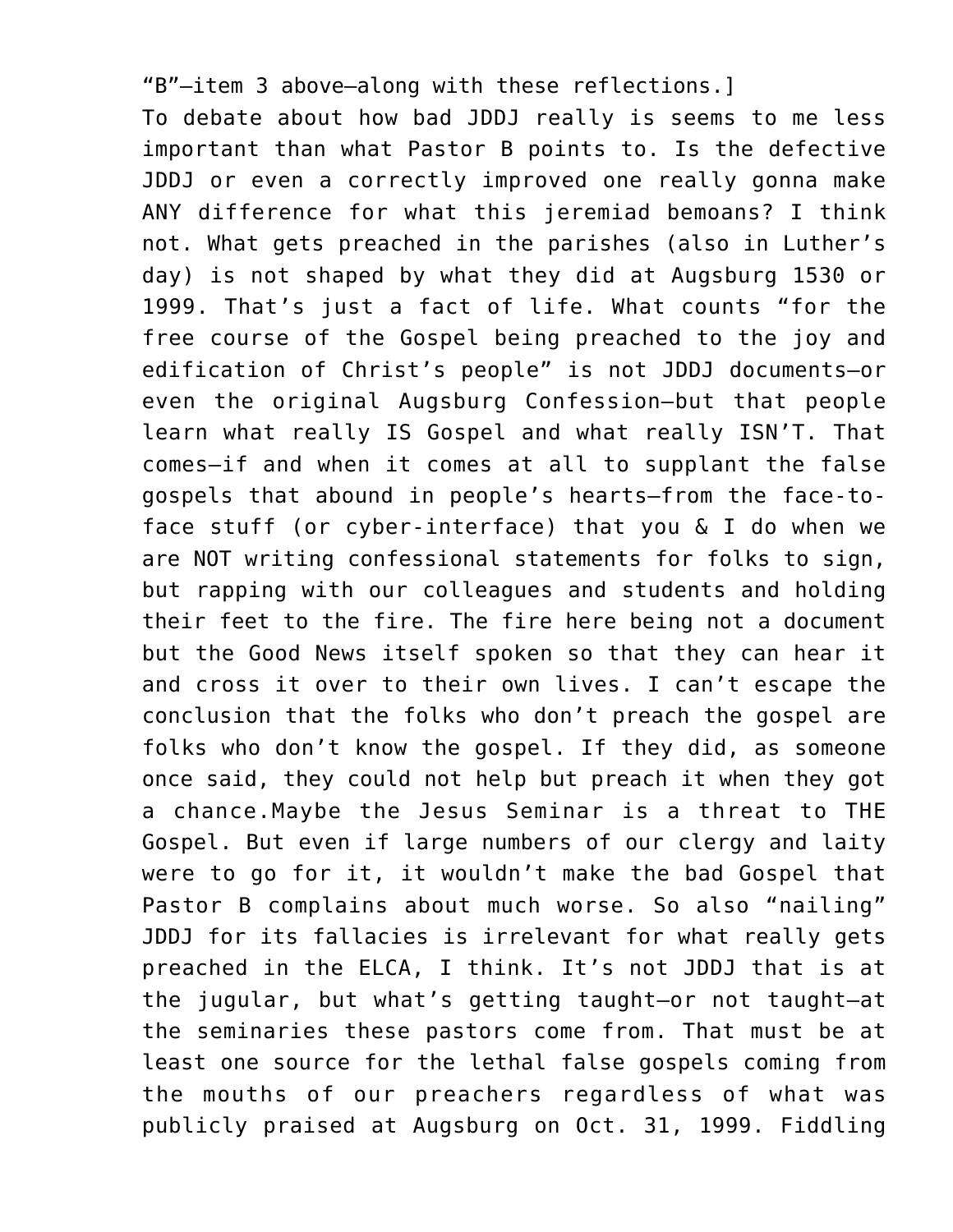with JDDJ is at the very least Neronic (maybe even moronic) whilst the ELCA city burns.

8. [From second career seminary student "S."]

Re Thth 74. Though the context of your give and take with the ELCA pastor was regarding sermons, I suspect your remarks are on target for other areas as well. I also suspect that the widespread allergy to the Reformation "dipstick" you mentioned is coincident with the widespread popularity (explicit or implicit, conscious or subconscious) of Theology of Glory, the growing popularity of non-Jesus-only theocentric views of religious pluralism, just to name a few. I'm even starting to wonder if there isn't a coincident allergy to the concept of original sin. Could all these tendencies be working together to try to thwart the proclamation of the only Gospel truly worth proclaiming?

9. [From a retired LCMS pastor.]

Thanks for the "Measuring Sermons" document. I wonder why I find it so reassuring and affirming of 48 years of my own preaching? I like your response in the measuring sermon document: 'Where there is no promissio at all present, we must add the promise," etc. It's truly great to live in the promise.

10. [From an ELCA pastor in the state of Washington] Thanks for ThTh74. Something that often happens in socalled Christian preaching is that we treat the methods of Biblical Exegesis that we learned in the seminary as the final step in preparation for sermons. What I remember from my exegesis classes is that we often isolated texts and did all of the "critical" studies of them, tearing them apart, but then failing to put the jigsaw puzzle back together again. And then we forgot to put this puttogether-puzzle back into the bigger puzzle called the Holy Scriptures. As much as I enjoy exegesis . . . and the